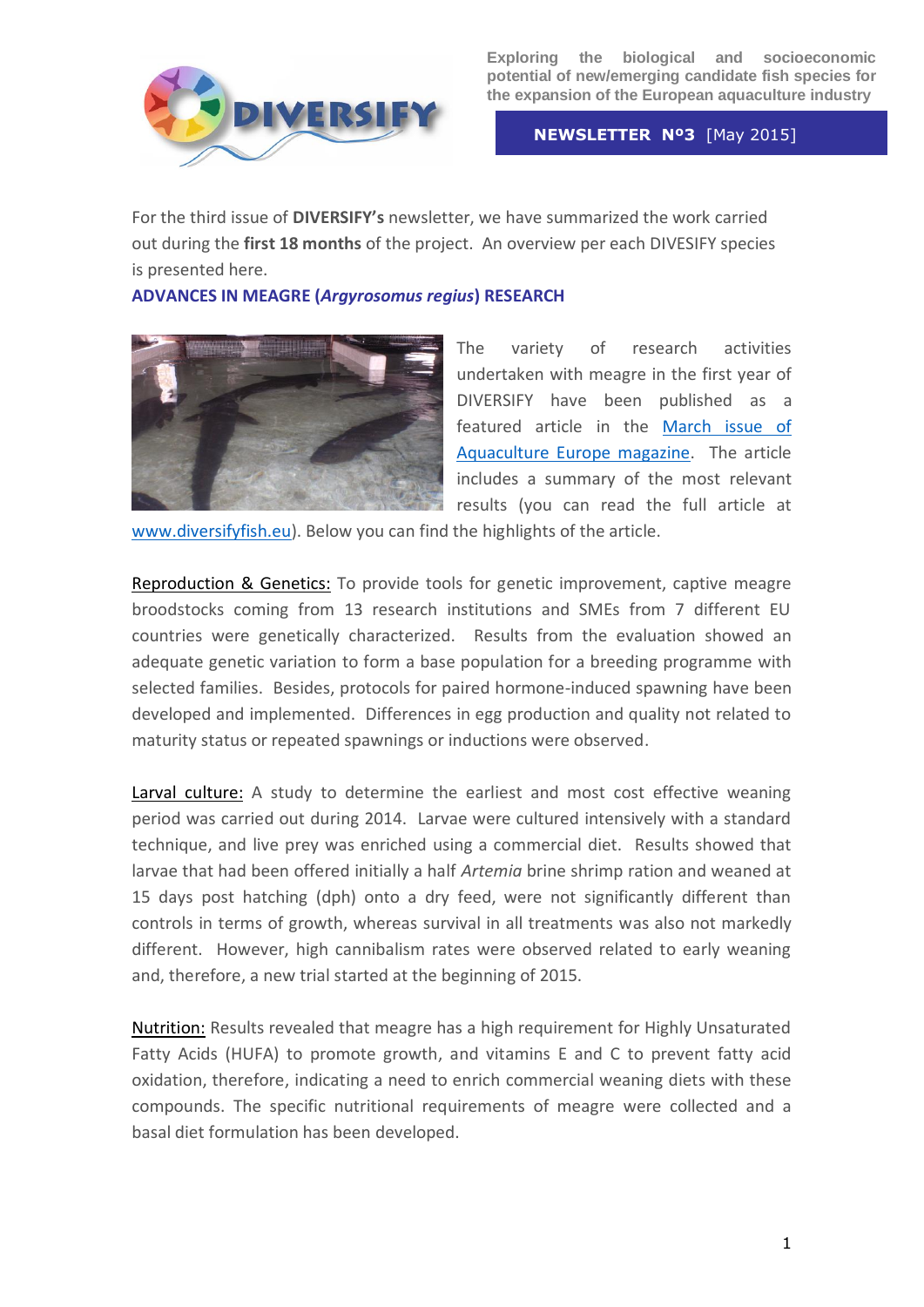

#### **NEWSLETTER Nº3** [May 2015]

On-growing: Grow out husbandry trials of meagre juveniles were designed with the objective to study and improve growth dynamics. Improved feeding methods and environment-related rearing conditions (depth and light conditions) were tested over several months. The monitoring of vertical distribution of the fish showed that they are usually located in the lower half of the cage during the daylight period while they show a homogeneous distribution in the whole cage volume during the dark period of the day. Besides, it seems there might be a correlation between the depth of the cage net during the on-growing stage and the behaviour of the fish, however no association with growth rates have been established so far.

Health: The study to characterize the ontogeny of the immune response in meagre is being carried out. Several tissues were collected during the larval development and on-growing of meagre, and genes for the characterization of the immune system of meagre are being identified and gene expression assays have been validated. Systemic Granulomatosis has been identified as a major pathological condition for meagre. Since its development is considered to be related to nutritional factors, feeding trials using different levels of vitamin D were evaluated to study the development of the disease in juvenile fish. The initial assessment of the results of a 3-month trial indicated that vitamin D did not affect the development of granulomas at any of the dose.

## **ADVANCES IN GREATER AMBERJACK (***Seriola dumerili***) RESEARCH**



Reproduction & Genetics: A total of six greater amberjack broodstocks were established and spawning induction protocols have been developed Trials have provided a large number of high quality eggs (>75% mean hatching) from both spontaneous (natural) spawning in tanks and GnRHa-induced spawning in tanks and

cages, and have shown it is possible to induce maturation and collect fertilized high quality eggs from stocks in sea cages. Finally induced spawns from groups formed with F1 females and males were also obtained in the Eastern Atlantic stock, but eggs have not been fertilized.

Larval culture: Trials to establish the best larval rearing methodologies in two rearing systems have started. With this aim, DIVERSIFY tested and compared semi-intensive mesocosm and intensive RAS schemes, using eggs from induced spawning and from different breeders. On day 30, about 950 individuals from semi-intensive mesocosm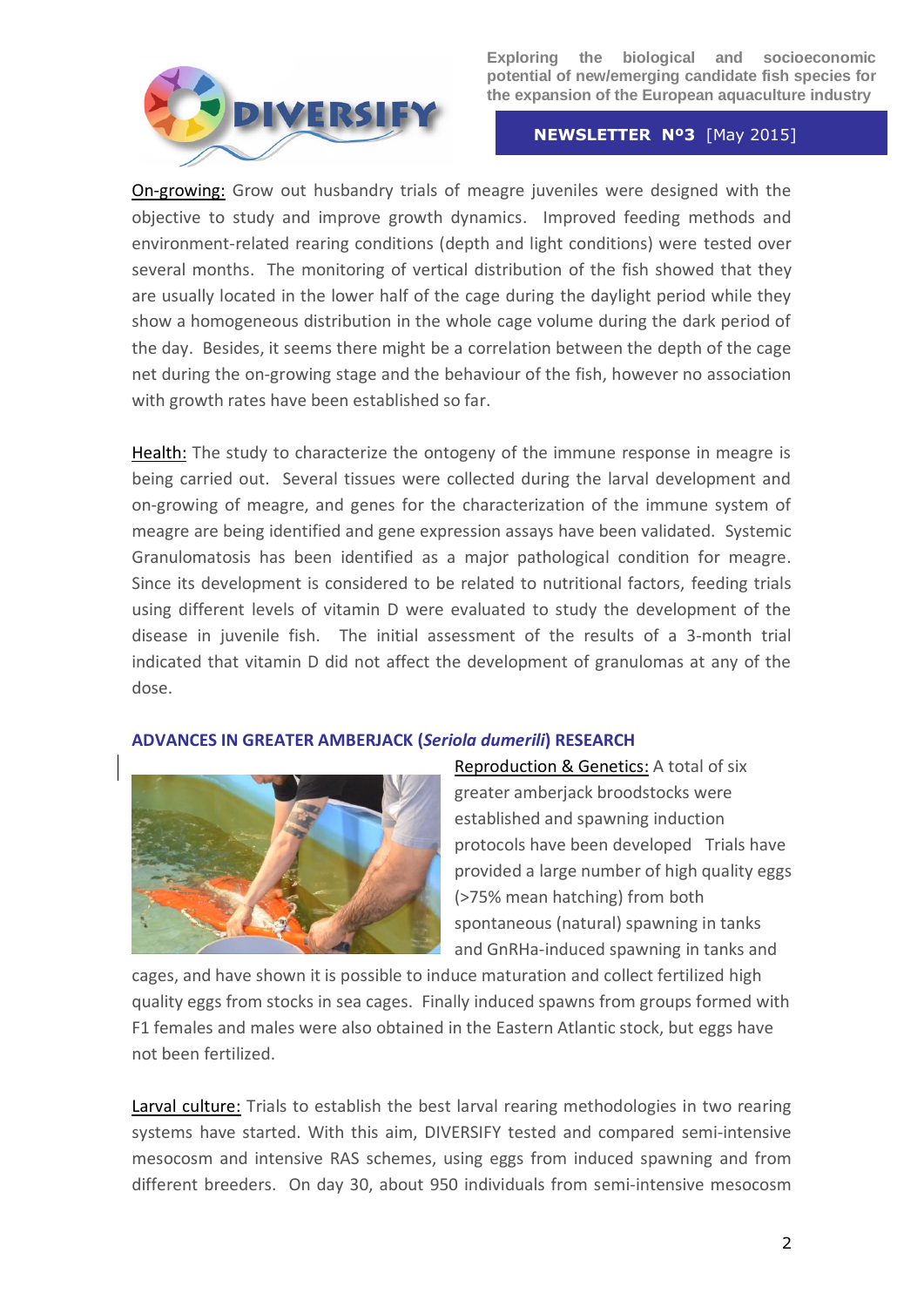

### **NEWSLETTER Nº3** [May 2015]

larval rearing tests and 2,500 individual from intensive rearing experiments in RAS were transferred for pre-growing. Results were used to establish the methodology for greater amberjack larval rearing. In addition, the effect of stocking density on larval performance was studied and three different larval densities were evaluated in triplicate tanks for a period of 30 days. Feed was based on enriched rotifer and *Artemia* brine shrimp, and an artificial diet that progressively increased in size with larval age. Severe cannibalism and size dispersion were observed from 10-15 dph, resulting in poor larval survival after 15 dph, the medium density trial resulted in significantly larger larvae  $(5.47<sub>±</sub> 0.64$  mm total length at 15 dph) than the ones obtained in other treatments.

Nutrition: Greater amberjack larvae were fed Artemia brine shrimp enriched with five different levels of docosahexaenoic acid (DHA) in order to determine larval requirements during early development. Larval performance in terms of survival, growth and welfare was studied and proximate and fatty acid composition of enriched products, live preys and larvae were analysed. Results showed that the lowest DHA content lead to poor survival and growth (total length and body weight), higher contents (1-2% DHA) resulted in improved performance, while excess levels of DHA reduced growth. Furthermore, results demonstrated that adequate levels of DHA in *Artemia* (1-2%) prevented bone malformations. Different sources and levels of LC-PUFA were tested in different rotifer enrichment trials, and results indicated that rotifer enrichment using marine lecithin was the best in terms of LC-PUFA levels. Additionally, experimental broodstock diets have been formulated and will be tested in the next period.

Health: Attempts have been made to isolate pathogens from cultured greater amberjack. Greater amberjack bacteria isolated from skin ulcers have been identified as belonging to *Vibrio harveyi* and *Staphylococcus epidermidis*. Gill parasites were identified as the monogenean *Zeuxapta seriolae*, and a skin monogenean was also identified as *Neobenedenia melleni*. In addition, attempts to isolate the aetiological agent of *Epitheliocystis* in greater amberjack larvae have been made during larval rearing trials. An experimental rearing trial was performed and samples were taken for DNA extraction. PCR analyses using universal *Chlamydia* spp primers, but also specific primers for bacteria associated with previous outbreaks of *Epitheliocystis* disease. However, no *Epitheliocystis* disease was recorded nor any microbial agent related to the disease was detected. Finally, primers have been designed to the key immune genes to be cloned from greater amberjack. Preliminary PCRs have been carried out using the samples collected and promising products have been obtained.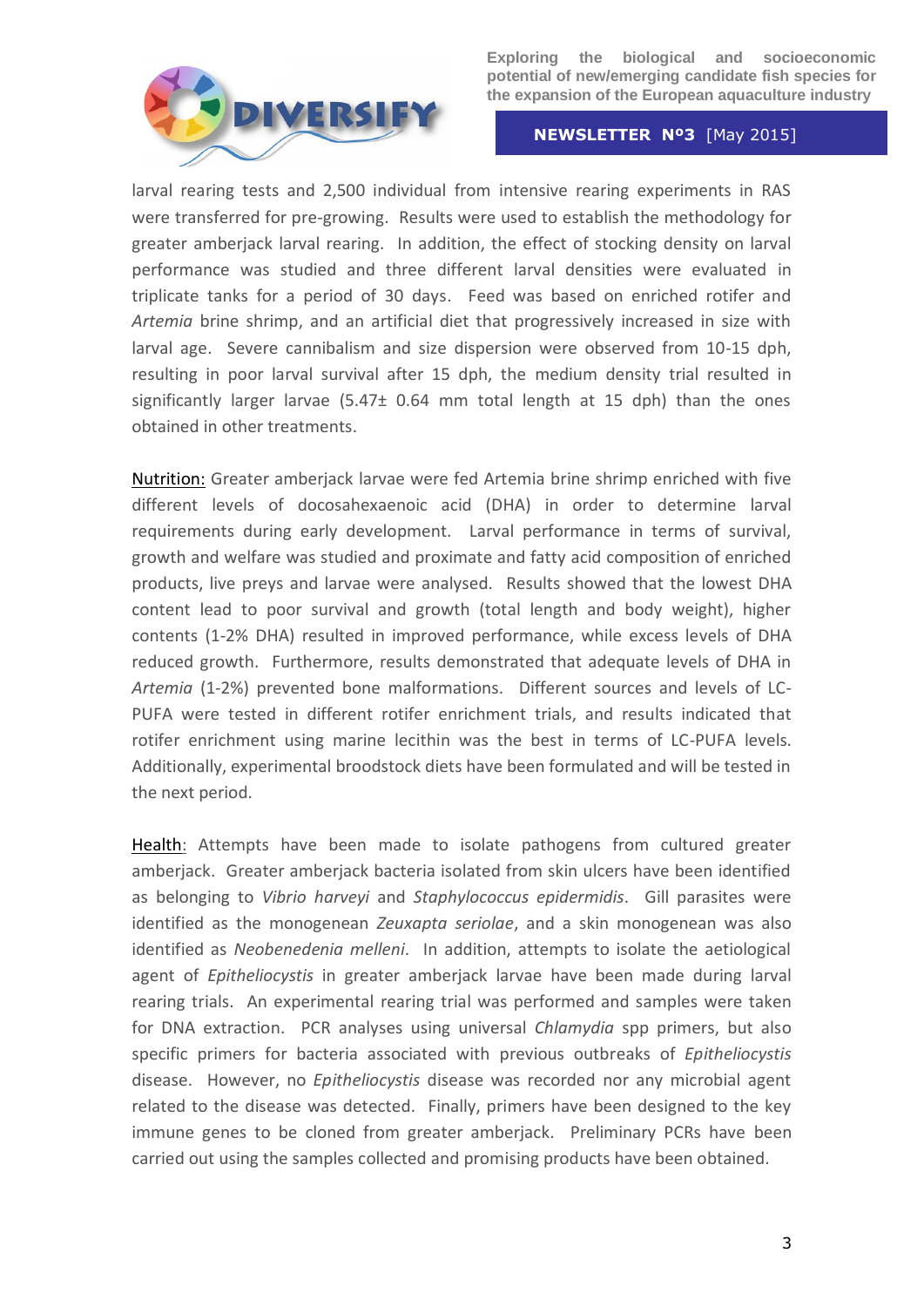

 **NEWSLETTER Nº3** [May 2015]

# **ADVANCES IN PIKEPERCH (***Sander lucioperca***) RESEARCH**



Reproduction & Genetics: The genetic variation of over 400 pikeperch breeders from commercial RAS farms in six different European countries was evaluated. Broodstocks appeared to have an adequate genetic variation and were clustered by stock origin. Likewise, samples from eight different

wild populations were collected and analysed. Results will be the basis for comparison between captive and wild populations and, therefore, for the definition of how a future genetic breeding program should be established for sustainable optimal performances through domestication of pikeperch.

Nutrition: An experimental study to analyse the effect of different dietary nutrients (mainly phospholipid, HUFA, and PUFA) on pikeperch larval development and performance has been carried out during 2014. On-going research is investigating the influence of salinity on pike perch larvae fatty acid elongation/desaturation capability and metabolism. Results will be available during the second semester in 2015.

On-growing: In addition, DIVERSIFY team worked on the definition of the physiological and immune response of pikeperch when exposed to stressors (light intensity, water renewal rate, water current direction and time for tank cleaning). Results showed a high sensitivity of the species to captive environment, while a long-term application of stress significantly decreased growth performance of the fish.

## **ADVANCES IN ATLANTIC HALIBUT (***Hippoglossus hippoglossus***) RESEARCH**



Reproduction & Genetics: Reproduction trials monitored egg batch sizes, batch intervals, fertilization rates, egg steroid content and total egg production in wild-caught, established spawners and F1 broodstock that were going through their second or third maturation. All individuals had regular and predictable ovulatory

rhythms, which resulted in high fertilization rates in eggs from F1 females as well as established wild-caught, spawners. Another group of females were divided in three groups and treated with controlled-release GnRHa implants prior to first ovulation, but in this case ovulatory rhythms were not as regular and fertilization rates did not supersede those achieved by control females.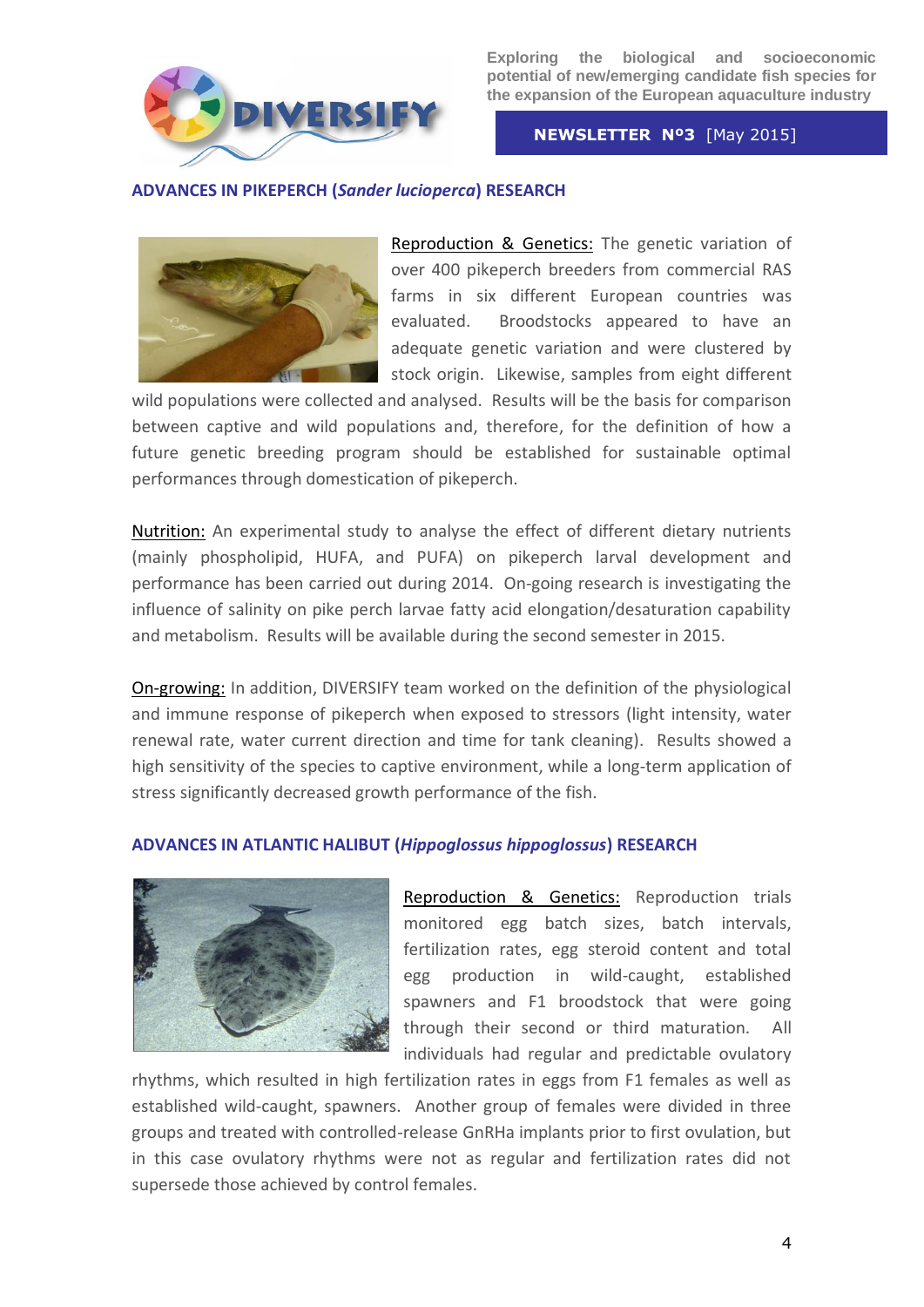

 **NEWSLETTER Nº3** [May 2015]

Larval culture: A larval husbandry study has been implemented with the aim to compare the efficacy of RAS and flow-through system (FTS) for the rearing of Atlantic halibut. Despite RAS potential to offer more stable environmental and chemical water parameters, which might lead to improved larval performance, preliminary results showed higher larvae mortality rates in RAS during the first week after hatching.

Nutrition: In the field of nutrition, a strategy for production of on-grown *Artemia* for Atlantic halibut has been developed, including water renewal, temperature, type of feed, and *Artemia* growth prior to the feeding experiment. Three different commercial dry feeds were tested for early weaning of Atlantic halibut larvae and feed acceptance is being used as an indicator for the trial.

Health: Fish health experiments have progressed well and methods are currently being optimised prior to larger scale production for vaccination of Atlantic halibut against *Vibrio spp*. The challenge study has identified a number of *Vibrio spp*. strains as primary pathogens, capable of inducing infection and significant mortality.

# **ADVANCES IN WRECKFISH (***Polyprion americanus***) RESEARCH**



Reproduction & Genetics: Several individuals identified as potential wreckfish breeders were collected and acclimatized to captivity. Captive broodstocks and wild fish were sampled to describe the reproductive cycle, but captive sampling continued over time to ensure the collection of samples which are relevant to

different stages of gametogenesis. Subsequently a total of four stocks were monitored for spawning, two of which matured and produced eggs from spontaneous natural spawning in tanks, GnRHa induced spawning in tanks and stripped gametes for *in vitro* fertilization. However, preliminary results revealed the number of fertilized eggs for larval culture was insufficient and therefore more work is needed to improve fertilization. In May 2015, 6,000 embryonated eggs were obtained and work will continue to improve results, in order to experiment with the larval rearing of the species.

Larval culture: Wreckfish eggs were obtained after spontaneous spawning of the broodstock and were used to study the optimum conditions for larval rearing. Nevertheless, hatching success and larval quality was very poor, possibly due to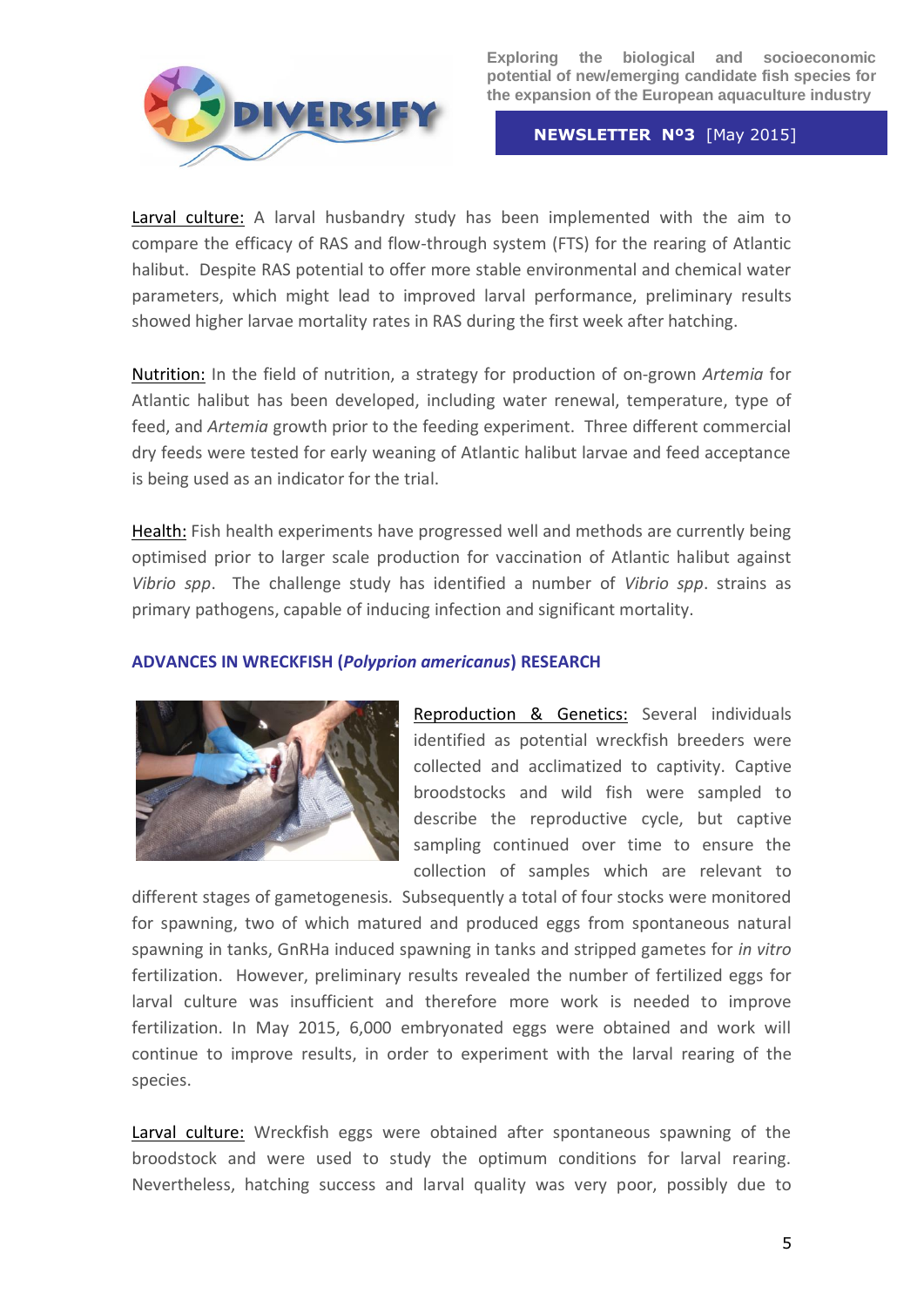

 **NEWSLETTER Nº3** [May 2015]

extremely variable and changing weather conditions. Measures to improve quality have been developed and will be put into practice during 2015.

Nutrition: A study on the influence of broodstock feeding regimes over wreckfish fecundity and spawn quality has been carried out / started. Wild wreckfish were sampled and analysed for composition, fish size, weight, perimeter and weight of specific organs. In addition, the stage of the reproductive development of each individual was also checked. The effect on the reproductive development of three feeding regimes will be studied and compared in the next years.

# **ADVANCES IN GREY MULLET (***Mugil cephalus***) RESEARCH**



Reproduction & Genetics: Work with grey mullet both increased the percentage of fish maturing and synchronized gonadal development with treatments of recombinant FSH. Spawning was then successfully induced in most females, to provide millions of eggs and larvae. However, the variability in ovulation and in fertilization obtained in the experiments underlined the need to further fine-tune

and optimize the breeding protocol for captive grey mullet. Furthermore, preliminary analyses show that mullet sperm motility pattern is not similar to that of sea bass (*Dicentrarchus labrax*) or rainbow trout (*Oncorhynchus mykiss*) in terms of velocity, as well as motility duration. Initial results indicate that the major bio-technical settings have been successfully determined and can now be applied to experimental protocols, which will help improve the assessment of the effects of different treatments on reproductive performances of mullet males.

Larval culture: A study to evaluate the effect of "greening" larval rearing tanks on prey capture was carried out with one of two different algal species (*Nannochloropsis oculata or Isochrysis galbana*) at two different turbidity levels. Although no algal species or turbidity levels significantly affected rotifer consumption, linear regressions between turbidity and tank biomass was significant with *Isochrysis*, but not quite with *Nannochloropsis* while when turbidity was regressed with survival both *Nannochloropsis* and *Isochrysis* were highly significant. Moreover, larval survival was markedly improved at a higher turbidity level, however no difference in survival and tank biomass was found between algal species at the high turbidity levels. As a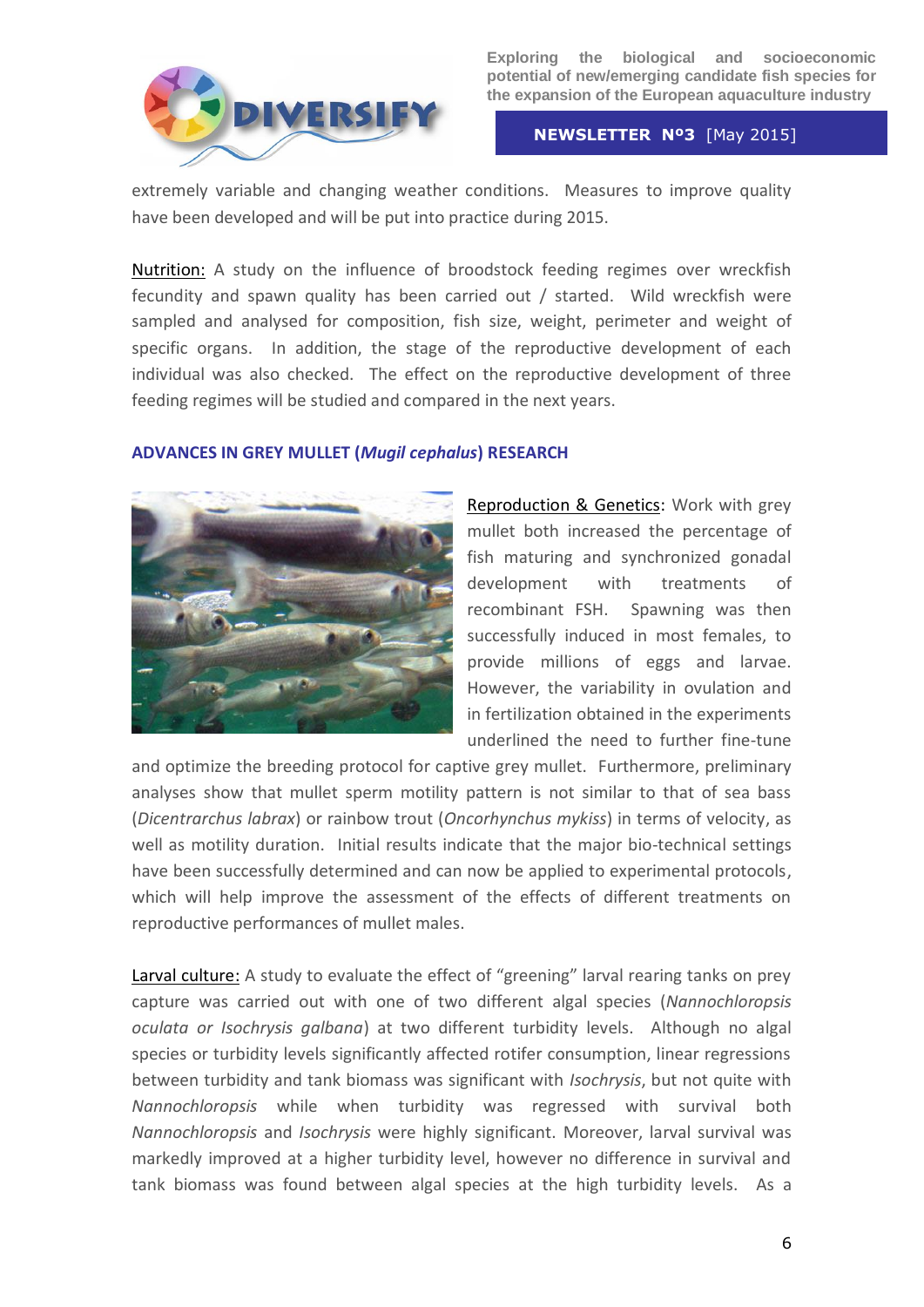

### **NEWSLETTER Nº3** [May 2015]

conclusion, the study showed that it is algal turbidity and not algal type the dominating factor affecting mullet larval performance from 2-30 dph.

Nutrition: In relation to the improvement of larval performance through nutrition, the effects of dietary taurine on grey mullet larval rearing was studied at different stages of development. Results showed a significant, stronger effect of the highest taurinefortified rotifer diets on larval growth when compared to lower fortified diets or even taurine enriched *Artemia* diets.

On a different study, 40 juvenile grey mullet were stocked in the same experimental system as the larval trial. The fish were fed five extruded pelleted treatments which were identical in lipid, protein and micronutrient composition but differed in their taurine levels. The experiment run for a period of 60 days and results showed that dietary taurine supplementation in juvenile mullet continued to give a growth advantage with higher taurine concentrations.

On-Growing: A large multi-partner 1 year study is currently underway to evaluate the performance of an improved grow-out diet for grey mullet in monoculture, as a function of stocking density and pond type. F1 juveniles stocked at different densities in cement and earthen ponds are being fed the grow-out diet. Similar tests will be carried out on wild caught juveniles at the same densities in 6 cement ponds and 2 earthen ponds. The diet will be evaluated in terms of FCR, PER, SGR, overall weight gain and survival.

## **ADVANCES IN SOCIOECONOMIC RESEARCH**



Identifying market opportunities: The activities have been focused on identifying the institutional and organizational context in which the new species can be introduced and on the first steps of identifying consumer segments for the candidate fish species. The macro-environmental context analysis indicated that the political,

economic, social, environmental and legal environmental factors support introduction of new species in the market. This growth can only be realized at the expense of other protein sources, since the protein market in the EU has stabilized the last few years. Concentration of consumer buying has also impact on consumption patterns and consumer choices. The southern EU countries eat more whole fish, while northern EU